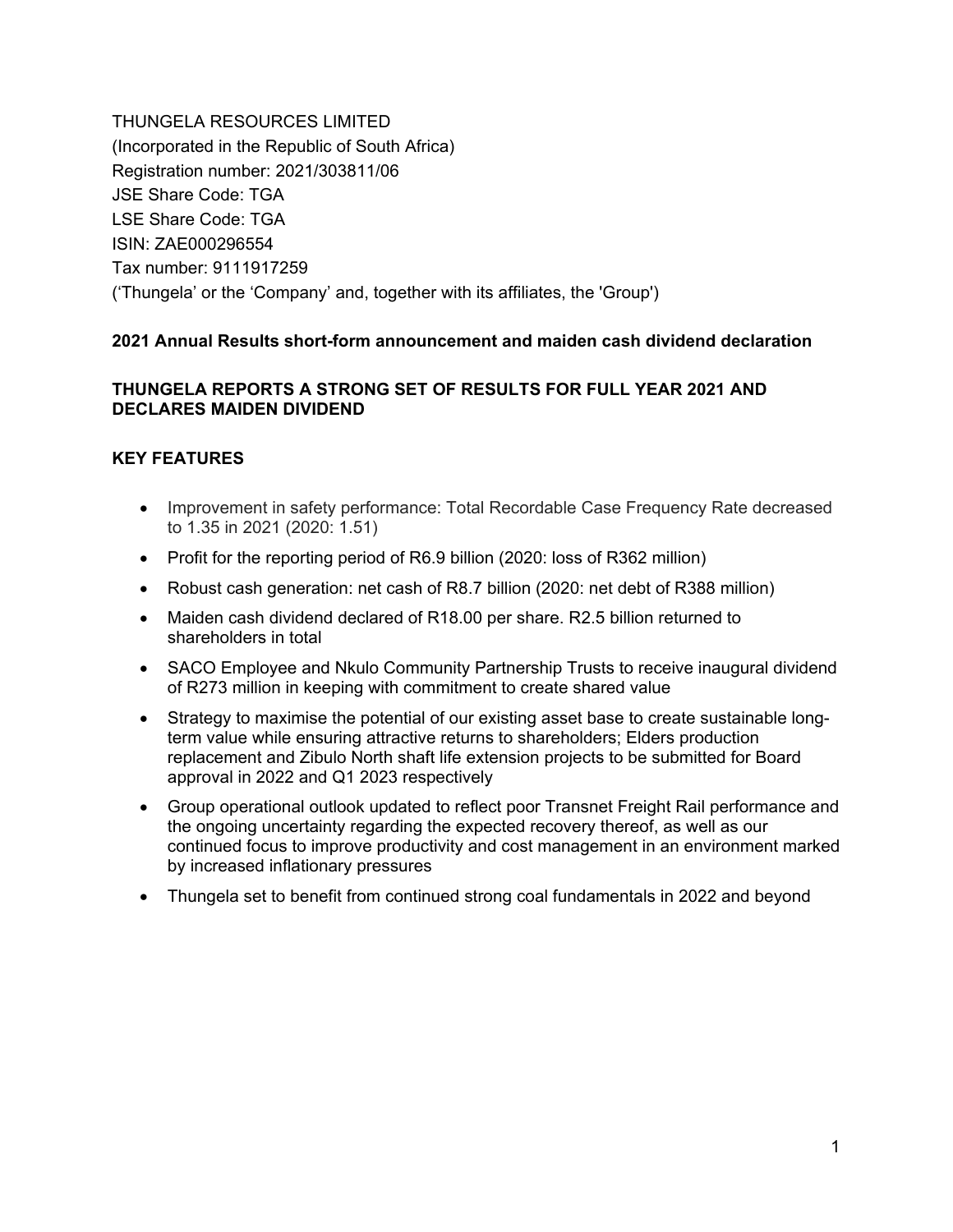#### **KEY FINANCIAL INFORMATION**

| <b>Financial Overview (IFRS)</b>                  |                     |                     |          |
|---------------------------------------------------|---------------------|---------------------|----------|
| Rand million unless otherwise stated              | 31 December<br>2021 | 31 December<br>2020 | % change |
| Revenue                                           | 26 28 2             | 3750                | 601      |
| Operating costs                                   | (17322)             | (3 872)             | 347      |
| Profit / (loss) for the reporting period          | 6938                | (362)               |          |
| Earnings / (losses) per share (cents)             | 6 108               | (531)               |          |
| Headline earnings / (losses) per share<br>(cents) | 6657                | (531)               |          |
| <b>Alternative Performance Measures</b><br>(APMs) |                     |                     |          |
| <b>Adjusted EBITDA</b>                            | 9978                | 286                 | 3389     |
| Adjusted EBITDA margin (%)                        | 38                  | 7.6                 | 30.4pp   |
| Adjusted operating free cash flow                 | 3923                | (249)               |          |
| Net cash / (debt)                                 | 8 6 6 3             | (388)               |          |
| Capital expenditure                               | 2 3 2 3             | 604                 | 285      |
| Environmental liability coverage (%)              | 52                  | 47                  | 5pp      |

pp – percentage points change year on year

# **Message from July Ndlovu, Chief Executive Officer**

"I am delighted to report Thungela's first set of full-year results as a publicly listed company since its debut on the Johannesburg Stock Exchange and the London Stock Exchange on 7 June 2021.

Our exceptional performance shows the magnitude of what we have been able to accomplish since Demerger.

We faced several challenges, most notably COVID-19 and rail infrastructure constraints due to the underperformance of Transnet Freight Rail (TFR).

Despite these, Thungela has successfully transitioned from a loss-making Group with a net debt position, to a profitable, highly cash-generative pure-play thermal coal business. Profit for the reporting period stands at R6.9 billion, following a loss of R362 million the previous year. This was driven by solid operational performance and a favourable price environment. Our net cash position at year end was R 8.7 billion.

Our robust cash flow generation and financial strength allow us to declare a maiden dividend of R18.00 per share. We are returning a total of R2.5 billion to our shareholders, which represents a pay-out of 63% of 2021 Adjusted operating free cashflow, well above the minimum pay-out of 30% per our dividend policy. We recognise that our shareholder base is diverse and to balance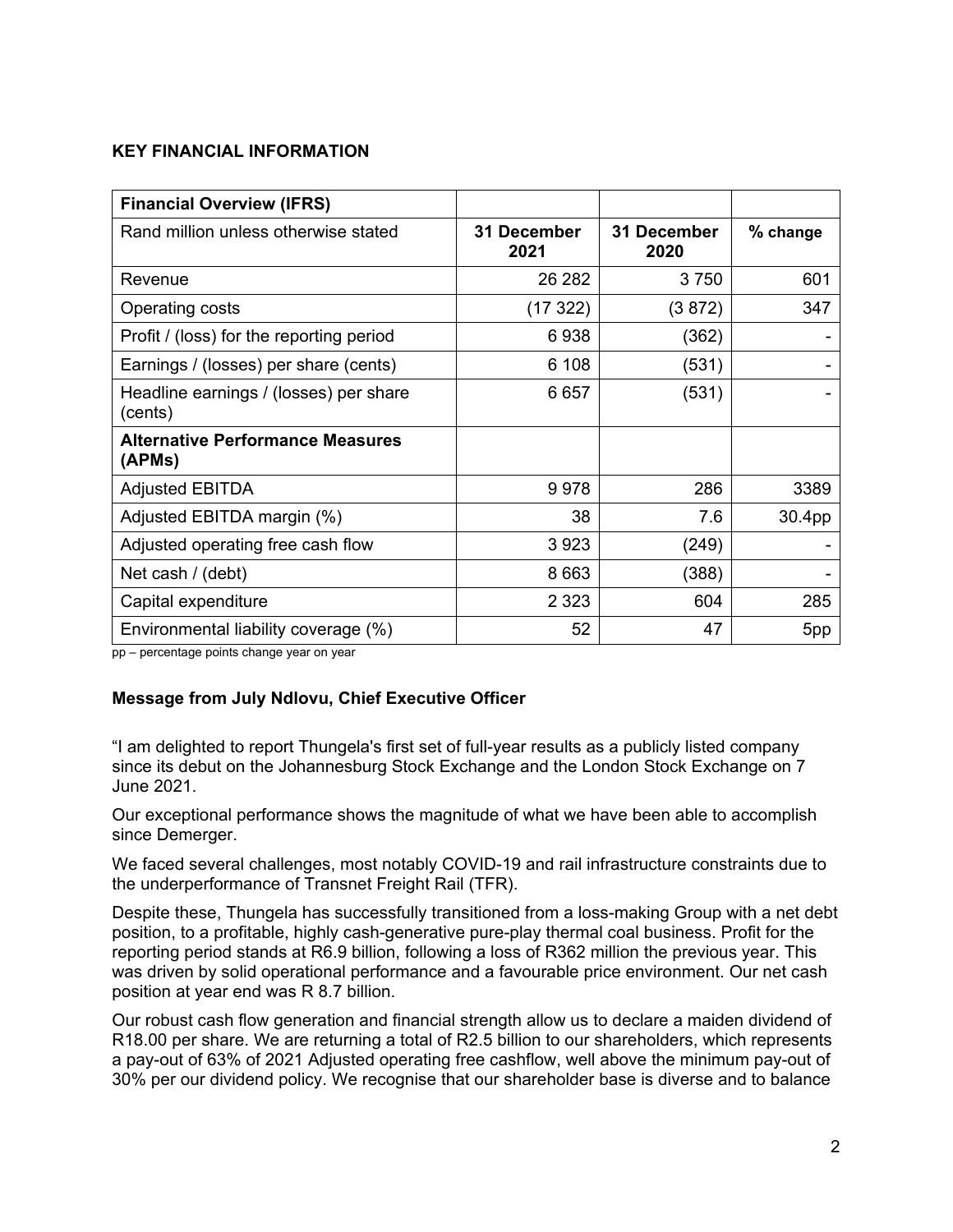the interests of shareholders we will also seek authorisation from shareholders at the forthcoming AGM for a potential future share buyback programme, if appropriate.

Furthermore, the SACO Employee and Nkulo Community Partnership Trusts, the two share ownership schemes that we established to enable employees and our communities to share in the value we create, will accordingly receive R273 million in dividends.

Looking ahead, the Group remains committed to working with TFR, the South African government and the industry, to resolve the rail issues experienced in 2021 and at the start of 2022. We remain cautiously optimistic that the challenges are transient. We have however planned our operational performance on a gradual, rather than an immediate, recovery in rail performance.

Thungela expects to benefit from continued robust demand which, coupled with shrinking global thermal coal supply, has driven thermal coal prices to record levels. The market tightness provides a rationale for capital allocation decisions that offer various opportunities to build on our core - these could be either internal projects or acquisitive. Our investment criteria require that they have a short investment payback period, compelling economics, meet our ESG investment criteria and enhance cash returns.

A high level of cash generation since listing and a healthy balance sheet mean that we enter 2022 in a position of strength in a supportive environment where we expect strong thermal coal prices.

In a world that is not devoid of volatility, we intend to show resilience and agility. We will maintain our focus on what we can control: achieving our goal of becoming a fatality-free business, realising further operational improvements and cost efficiencies, maximising the full potential of our existing assets, with a near term focus on production replacement projects, creating future diversification options and optimising capital allocation.

In driving our ESG aspirations, we will continue to challenge ourselves to reduce our carbon intensity at every operation on an annual basis while we develop intermediate emission reduction targets and chart our pathway to net-zero by 2050, subject to the requirements of the countries in which we operate and the markets we serve. Our first goal is to finalise intermediate carbon reduction targets by 2023."

# **Maiden dividend declared**

Delivering attractive shareholder returns while maintaining disciplined capital allocation, balance sheet flexibility, and sufficient funding available to withstand market and coal price volatility, is an intrinsic part of our commitment to responsibly creating value.

The Board has therefore declared a cash dividend of R18.00 per share payable in May 2022.

Further details regarding the dividend payable to shareholders of Thungela may be found in a separate announcement dated 22 March 2022 on SENS, the Johannesburg Stock Exchange news service, and on RNS, the news service of the London Stock Exchange.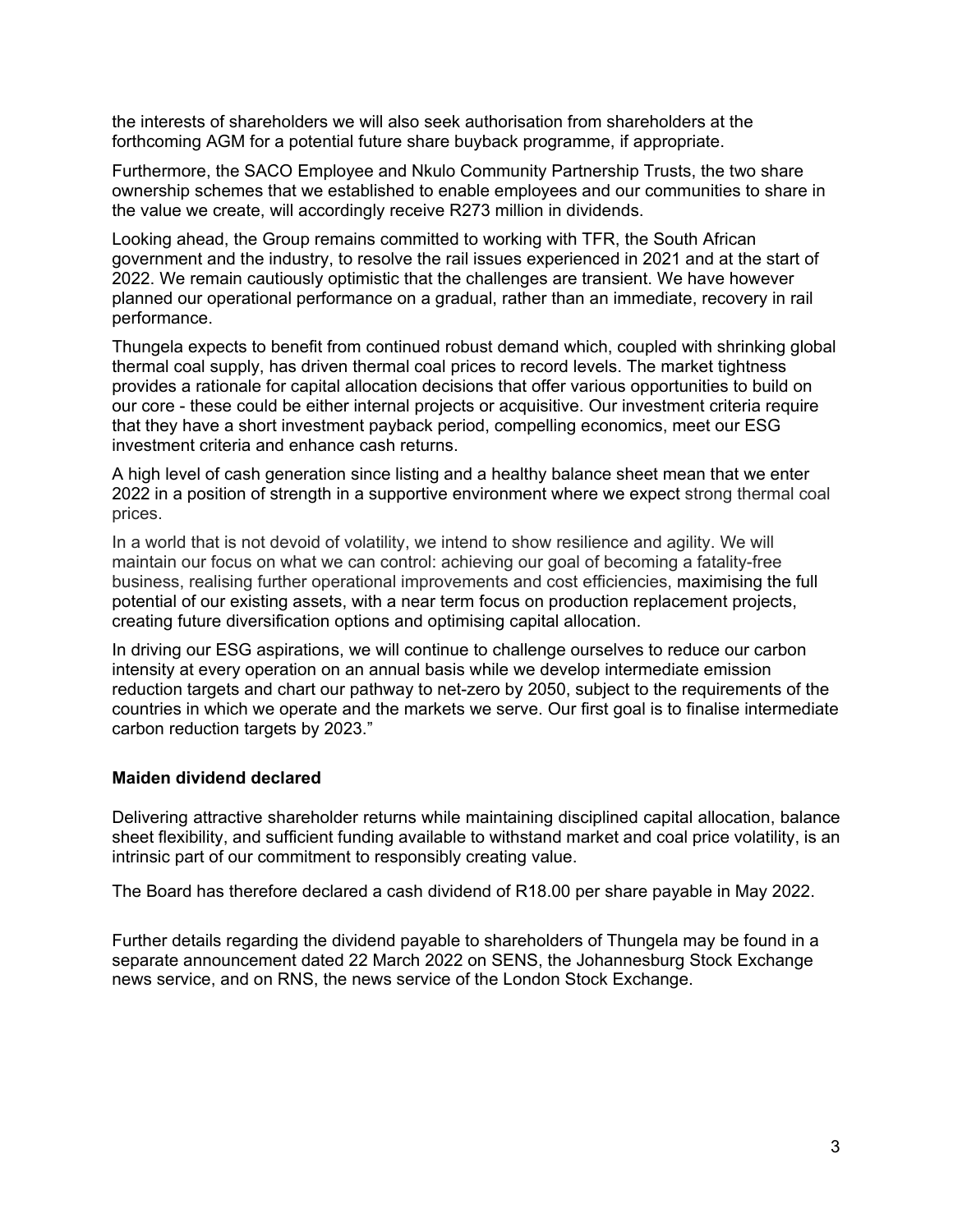# **Group operational outlook**

| Operational outlook                                    | 2022        | 2023        | 2024        |
|--------------------------------------------------------|-------------|-------------|-------------|
| Export saleable production (Mt)                        | $14 - 15$   | >16         | >16         |
| FOB cost per export tonne <sup>1</sup><br>(Rand/tonne) | $870 - 890$ | 870         | 870         |
| Capital – sustaining <sup>1</sup><br>(Rand billion)    | $1.6 - 1.8$ | $1.6 - 1.8$ | $1.6 - 1.8$ |
| Capital – expansionary <sup>1</sup><br>(Rand billion)  | $0.1 - 0.2$ | $0.6 - 0.8$ | $0.7 - 0.9$ |

*1) Rand amounts in real money terms* 

Based on the operational and financial performance achieved in 2021, the Group is updating the operational outlook.

The range for export saleable production is revised to between 14 Mt and 15 Mt for 2022, taking into account a gradual rather than immediate recovery in TFR performance. In 2022 export sales are expected to more closely align with export saleable production because the Group has largely utilised available on-mine stockpile capacity. Export saleable production, subject to TFR's performance, is expected to recover and exceed 16 Mt from 2023.

Inflationary pressures are currently increasing across various commodities and consumables. These, coupled with a lower production denominator in 2022 due to the constrained rail availability, are likely to weigh on the Group's unit cost. The Group expects the 2022 FOB cost per export tonne to range between R870 and R890 per export tonne - the bottom end of the unit cost range assumes the achievement of the upper end of the production guidance. The unit cost includes a mining royalty amount of R20/tonne payable to the South African government. The royalty could increase materially if current Benchmark coal prices, which are higher than the Group's working assumptions, were to prevail for the remainder of the year.

FOB cost per export tonne guidance for 2023 and 2024 is expected to moderate as a result of higher export saleable production and continuous productivity improvements offsetting geological inflation.

Taking into account the capital deferrals from 2021, sustaining capital for 2022 is expected to be between R1.6 billion and R1.8 billion. Future sustaining capital has been reset to this range as a result of reviewing capital expenditure through a 'Thungela lens'.

In addition, the Group sets guidance for expansionary capital expenditure aimed at supporting the execution of its strategy. The range is set between R100 million and R200 million in 2022, increasing to between R700 million and R900 million by 2024; it includes the Elders production replacement and Zibulo North shaft life extension projects that are currently scheduled to commence in late 2022 and 2023 respectively.

The Group will maintain disciplined capital allocation as it seeks further opportunities to achieve a fit for purpose capital expenditure profile while lowering capital intensity.

At the time of writing, geopolitical unrest in Europe is resulting in an unprecedented escalation in prices across the energy complex and commodity prices. This escalation is expected to have a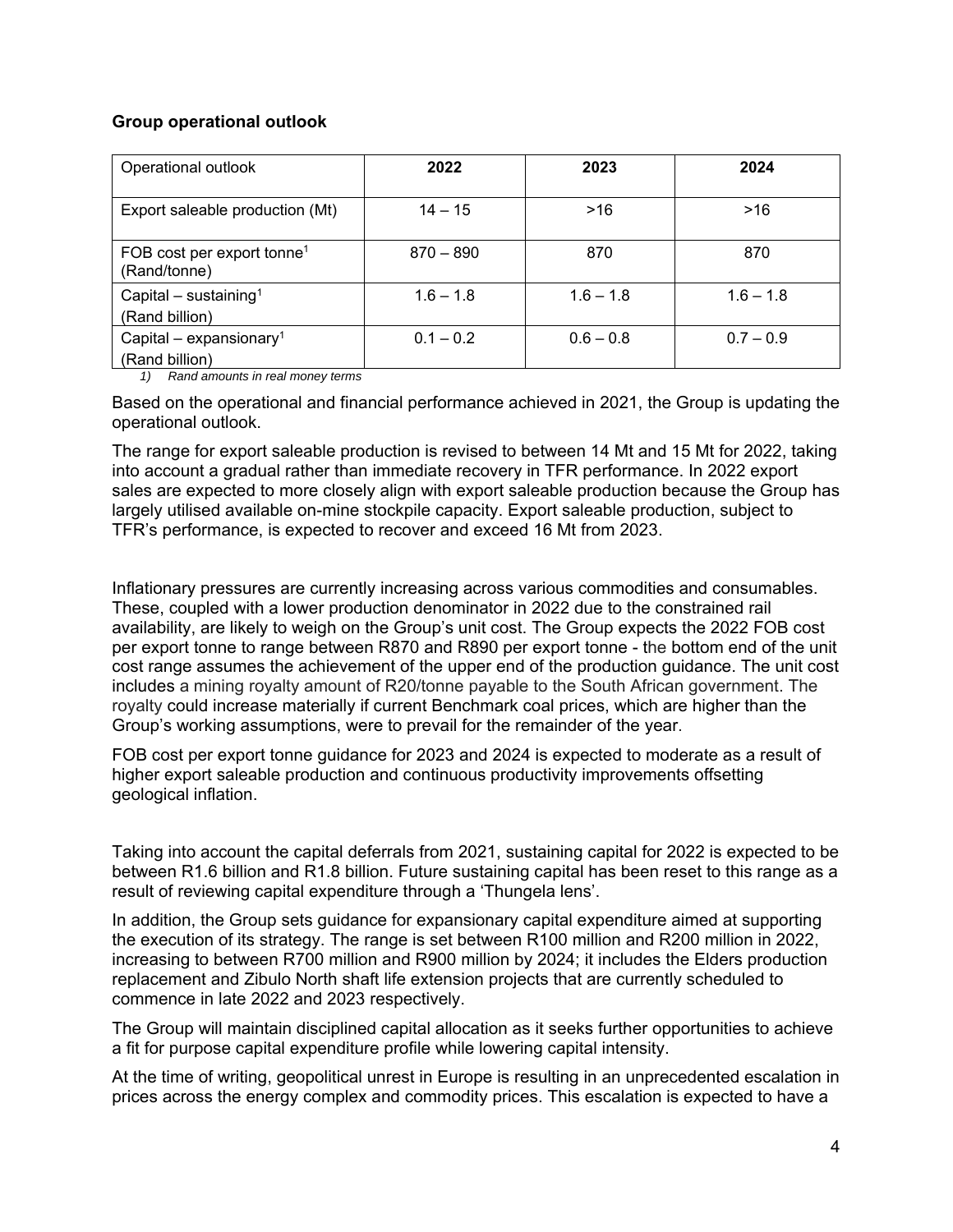pronounced impact on cost inflation into the future. The above guidance is accordingly set in this context and will be reviewed as the impact of the current situation becomes clearer.

We have a proven ability to deliver on our promises in a challenging environment and intend to further demonstrate the resilience of our operations.

# **DETAILED COMMENTARY ON THE RESULTS AND THEIR COMPARABILITY**

An internal restructuring process (referred to as the 'Internal restructure') was undertaken to prepare the Group for the Demerger. The impact of the Internal restructure is significant to the financial and operating results of the Group, given that the ownership structure reflected only one out of seven operating mines until 31 December 2020, which is not reflective of the operations of the Group on a forward-looking basis. The comparatives included in the Annual financial statements are therefore not fully reflective of the operations of the Group as it is likely to exist on a forward-looking basis over the comparative period. The Group has therefore presented a Pro forma consolidated statement of profit or loss for the years ended 31 December 2021 and 31 December 2020 (the 'Pro forma financial information') to reflect what the financial results may have been, if the Internal restructure had happened at the start of the reporting periods. The Pro forma financial information has been reported on by the independent external auditor.

The Pro forma financial information, which is the responsibility of the Thungela directors, has been prepared to enhance users' understanding of the Annual financial statements, based on the timing of the Internal restructure and the impact thereof on the comparability of the financial results. The Alternative Performance Measures presented are the responsibility of the Thungela directors, and have been assessed consistently in each period presented. The Alternative Performance Measures used by Thungela are financial and operating measures which the directors utilise to assess the performance of the Group on an ongoing basis. Further details of the Alternative Performance Measures and Pro forma financial information have been set out in Annexure 1 and Annexure 3 respectively of the Annual financial statements for the year ended 31 December 2021.

A detailed commentary on the results and their comparability, including the significant movements versus the prior period is available in the Annual financial statements for the year ended 31 December 2021, which can be downloaded from the Thungela website via the following web link https://www.thungela.com/investors/results

# **FORWARD-LOOKING STATEMENTS**

This short-form announcement includes forward-looking statements. All statements other than statements of historical facts included in this short-form announcement, including, without limitation, those regarding the Group's financial position, business, acquisition and divestment strategy, dividend policy, plans and objectives of management for future operations (including development plans and objectives relating to the Group's products, production forecasts and reserve and resource positions) and environmental, social and corporate governance goals and aspirations, are forward-looking statements. By their nature, such forward-looking statements involve known and unknown risks, uncertainties and other factors which may cause the actual results, performance or achievements of the Group or industry results to be materially different from any future results, performance or achievements expressed or implied by such forwardlooking statements.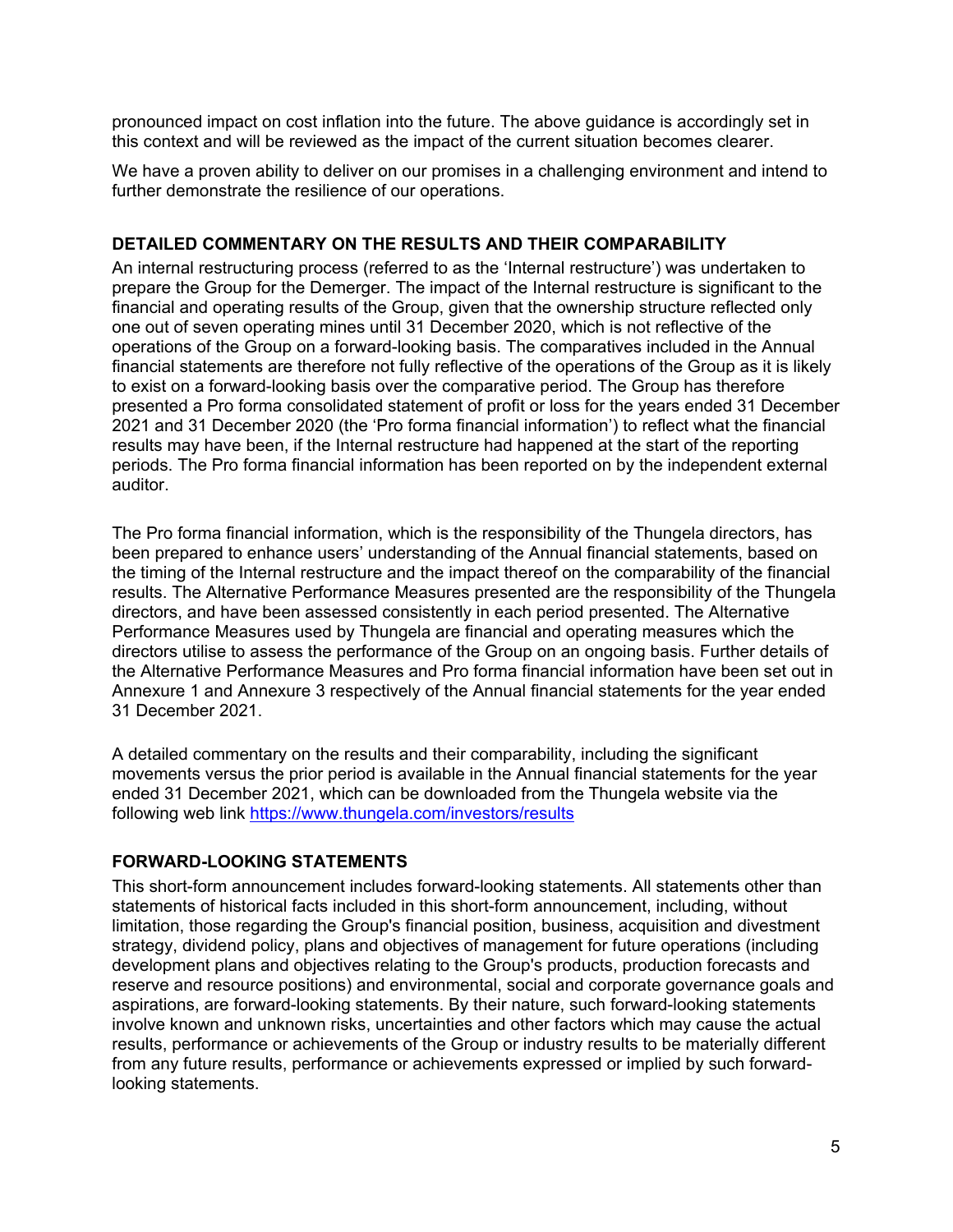Such forward-looking statements are based on numerous assumptions regarding the Group's present and future business strategies and the environment in which the Group will operate in the future. Important factors that could cause the Group's actual results, performance or achievements to differ materially from those in the forward-looking statements include, among others, levels of actual production during any period, levels of global demand and thermal coal market prices, resource exploration and development capabilities, recovery rates and other operational capabilities, safety, health or environmental incidents, the effects of global pandemics and outbreaks of infectious diseases, the outcome of litigation or regulatory proceedings, the availability of mining and processing equipment, the ability to produce and transport products profitably, the availability of transport infrastructure, the impact of foreign currency exchange rates on market prices, the availability of sufficient credit, the effects of inflation, political uncertainty and economic conditions in South Africa and elsewhere, the actions of competitors, activities by courts, regulators and governmental authorities and changes in taxation or safety, health, environmental or other types of regulation in the countries where the Group operate and such other risk factors identified in Thungela's Pre-Listing Statement and Prospectus. Forward-looking statements should, therefore, be construed in light of such risk factors and undue reliance should not be placed on forward-looking statements. These forward-looking statements speak only as of the date of this short-form announcement. Thungela expressly disclaims any obligation or undertaking (except as required by applicable law, the JSE Listings Requirements of the securities exchange of the JSE Limited in South Africa, the UK Listing Rules, the Disclosure and Transparency Rules of the Financial Conduct Authority and any other applicable regulations) to release publicly any updates or revisions to any forward-looking statement contained herein to reflect any change in Thungela's expectations with regard thereto or any change in events, conditions or circumstances on which any such statement is based.

Investors are cautioned not to rely on these forward-looking statements and are encouraged to read the full Annual financial statements for the year ended 31 December 2021, which are available from the Thungela website via the following web link https://www.thungela.com/investors/results

# **ALTERNATIVE PERFORMANCE MEASURES**

Throughout this short-form announcement a range of financial and non-financial measures are used to assess our performance, including a number of financial measures that are not defined or specified under IFRS (International Financial Reporting Standards), which are termed 'Alternative Performance Measures' ("APMs"). Management uses these measures to monitor the Group's financial performance alongside IFRS measures to improve the comparability of information between reporting periods. These APMs should be considered in addition to, and not as a substitute for, or as superior to, measures of financial performance, financial position or cash flows reported in accordance with IFRS. APMs are not uniformly defined by all companies, including those in the Group's industry. Accordingly, it may not be comparable with similarly titled measures and disclosures by other companies.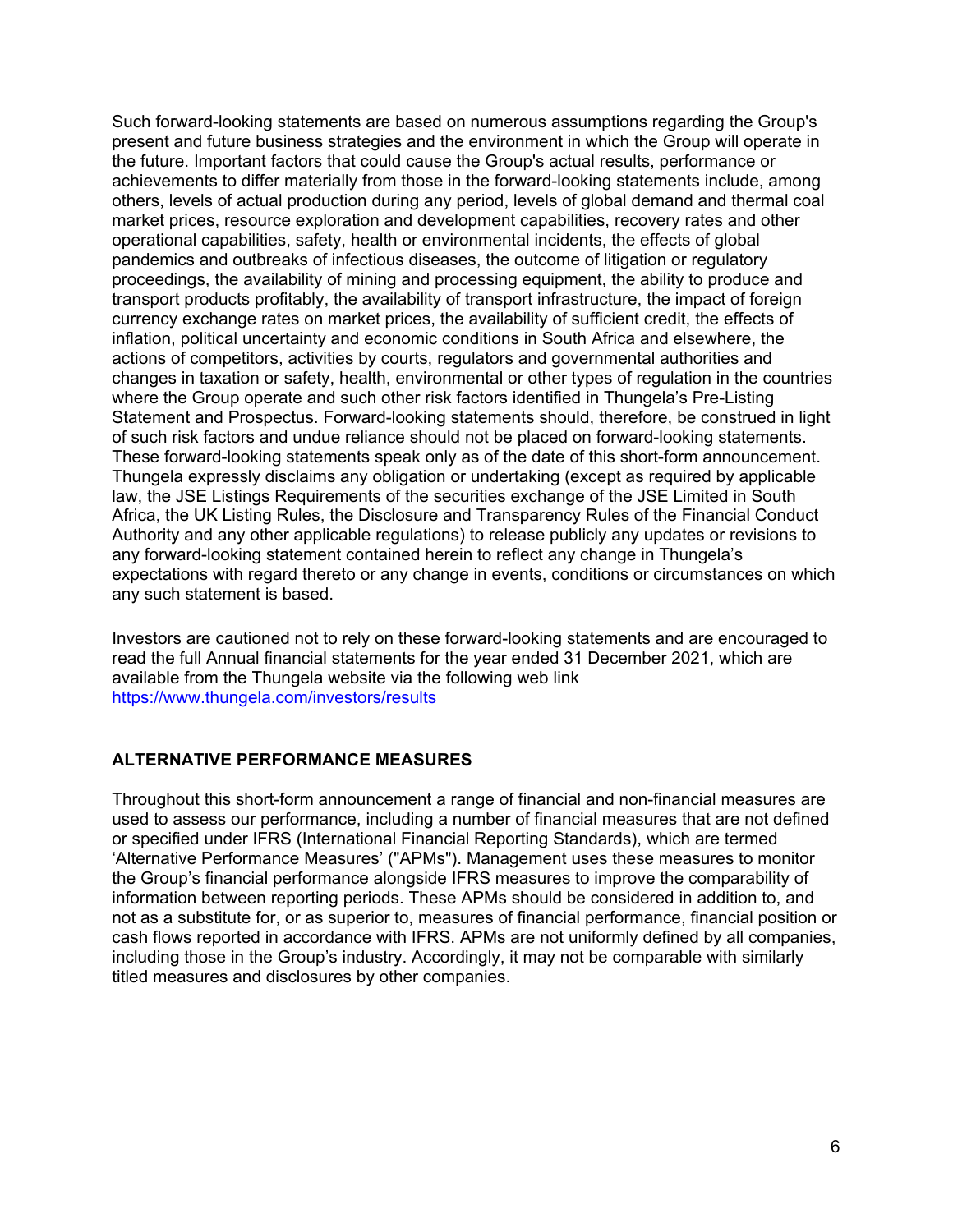# **SHORT FORM ANNOUNCEMENT**

This short-form announcement, including the forward-looking statements, is the responsibility of the directors of Thungela.

Shareholders are advised that this short-form announcement is only a select extract of the information contained in the full results announcement and does not contain full or complete details. Any investment decisions by investors and/or shareholders should be based on a consideration of the full results announcement as a whole and investors and/or shareholders are encouraged to review the full results announcement which is available on the Thungela website via the following web link: https://www.thungela.com/investors/results and has been published on SENS, the Johannesburg Stock Exchange news service, at https://senspdf.jse.co.za/documents/2022/JSE/ISSE/TGAE/TGAFY2021.pdf

The consolidated financial statements for the year ended 31 December 2021 were audited by PricewaterhouseCoopers Inc. who have issued an unqualified audit opinion. The following key audit matters were considered as part of their audit: impairment of long-lived assets, environmental restoration and decommissioning provision and the accounting for the internal restructuring prior to the Demerger, and the full independent auditor's report and Annual financial statements are available for viewing on the Thungela website via the following web link: https://www.thungela.com/investors/results

This short-form announcement has not been audited or reviewed by the Group's independent external auditor. Any reference to future financial performance included in this announcement has not been separately reported on by the Group's independent external auditor.

Copies of the full results announcement, as well as of the full Annual financial statements for the year ended 31 December 2021 may be requested by contacting Thungela Investor Relations by email at ryan.africa@thungela.com and are also available for inspection at the Company's registered office and at the offices of the Company's sponsor, to investors and/or shareholders at no charge, on any business day between the hours of 08h00 – 17h00.

The Company's registered office is located at: 25 Bath Avenue, Rosebank, Johannesburg, 2196, South Africa. The Company's sponsor's office is located at: 1 Merchant Place, Cnr Rivonia Road and Fredman Drive, Sandton, 2196, South Africa.

The information contained within this announcement is deemed by the Company to constitute inside information as stipulated under the market abuse regulation (EU) no. 596/2014 as amended by the market abuse (amendment) (UK mar) regulations 2019. Upon the publication of this announcement via the regulatory information service, this inside information is now considered to be in the public domain.

On behalf of the Board of Directors Sango Ntsaluba, Chairperson